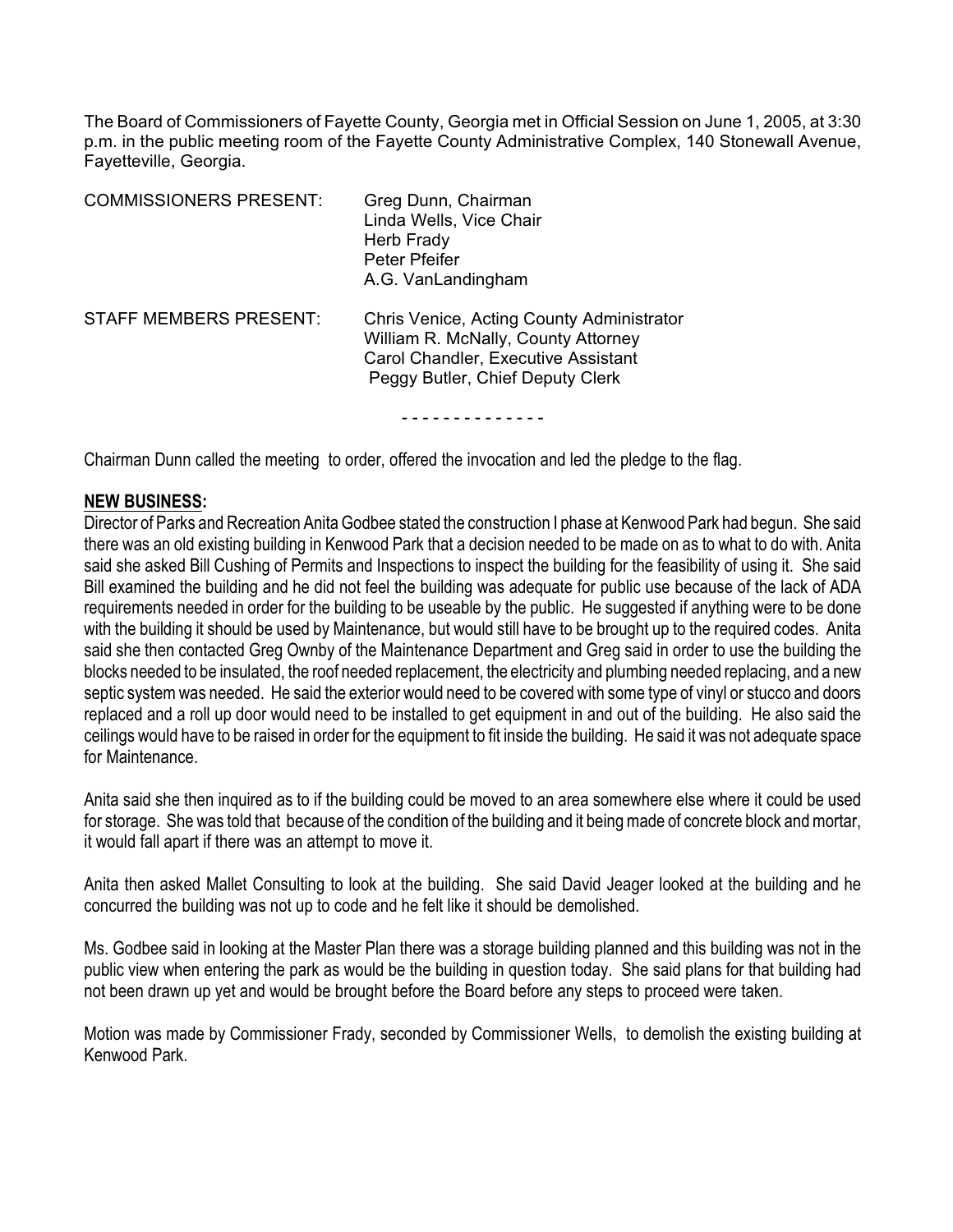### **Agenda of Actions June 1, 2005 Page 2**

Ms. Godbee said in talking with Lee Hearn of Public Works, his department was in that area doing work and felt they could take care of demolishing that building.

Motion carried 5-0. A copy of the information regarding the condition of the storage building, identified as "Attachment No. 1", follows these minutes and is made an official part hereof.

Commissioner Wells stated to Ms. Godbee that she wanted to commend her for her thoroughness of handling this situation, that she did not just give here opinion but sought out the opinions of several others.

**CONSENT AGENDA:** Motion was made by Commissioner VanLandingham, seconded by Commissioner Pfeifer, to approve the Consent Agenda as presented. Motion carried 5-0.

## **CUT OFF POLICY FOR WATER CUSTOMERS:**

Approval of recommendation from the Water Committee revising the Cut Off Policy for water customers. A copy of the recommendation, identified as "Attachment No. 2", follows these minutes and is made an official part hereof.

### **AUDIT SERVICES AWARDED:**

Approval of recommendation from the Director of Business Services Mark Pullium to award audit services to Cherry, Bekaert & Holland, LLP for a period of five years in the total contract price of \$396,600.A copy of the recommendation, identified as "Attachment No. 3", follows these minutes and is made an official part hereof.

### **GRANT FOR WEB EOC SOFTWARE AND HARDWARE:**

Approval of request from Chief Jack Krakeel to accept a grant for web EOC software and hardware from the Office of Homeland Security in the amount of \$53,438. A copy of the request, identified as "Attachment No. 4", follows these minutes and is made an official part hereof.

### **TAX REFUND TO LORDSHIP OF CHRIST CHURCH:**

Approval of recommendation to approve a tax refund to Lordship of Christ Church in the amount of \$207.77 for the year 2003.

### **TAX REFUND TO W. T. GIBSON, JR.**

Approval of recommendation to approve a tax refund to William Thomas Gibson, Jr. in the amount of \$577.27 for the year 2004.

### **PUBLIC COMMENT:**

Members of the public are allowed up to five minutes each to address the Board on issues of concern other than those items which are on this evening's agenda.

There was no public comment.

# **STAFF REPORTS:**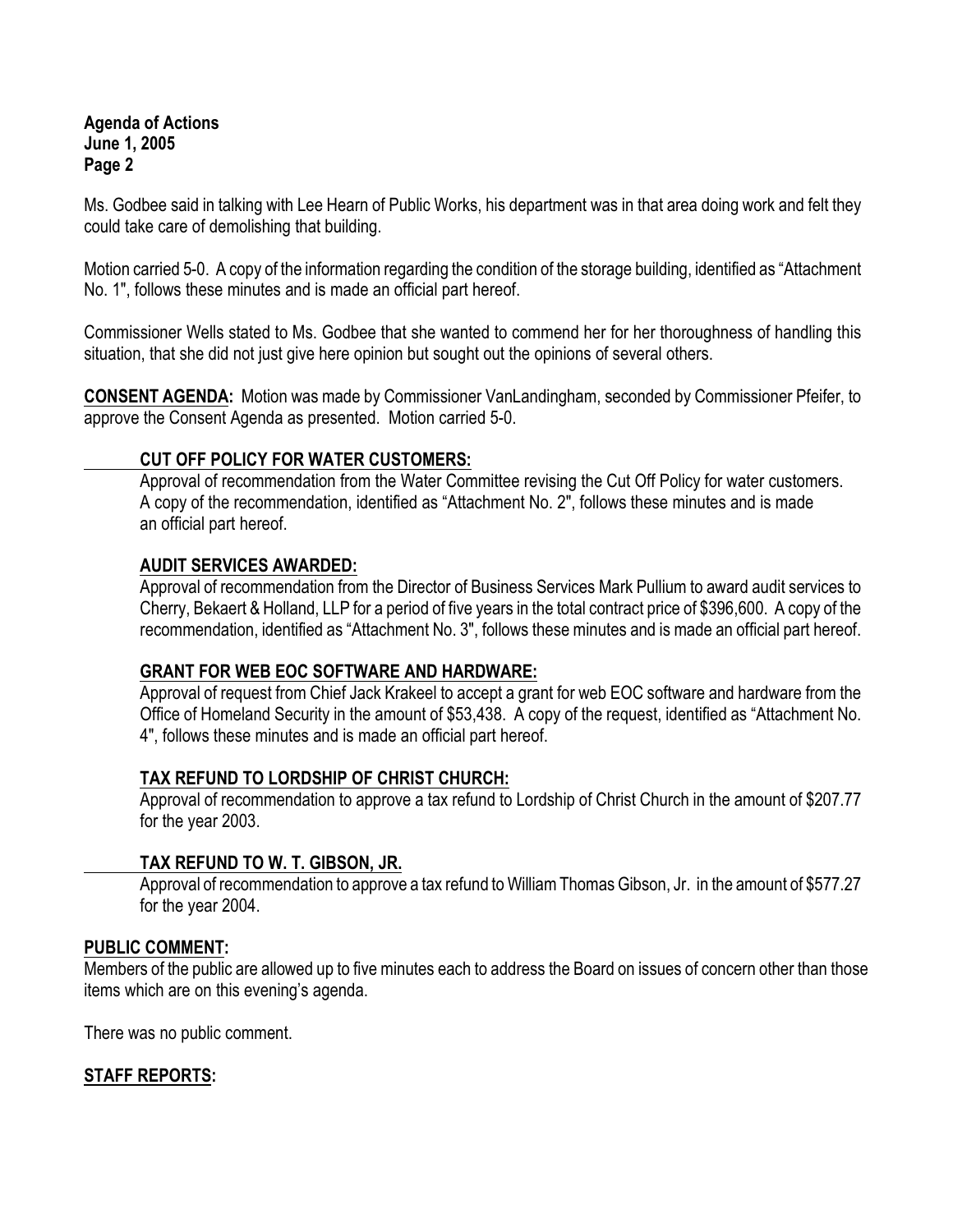### **Agenda of Actions June 1, 2005 Page 3**

CHRIS VENICE: Acting County Administrator Chris Venice reported that at the last Board of Commissioner's Meeting a citizen appeared before the Board expressing a concern about a sewer smell behind his house. Ms. Venice reported that she contacted the City of Fayetteville and they informed her that during heavy flows they were having a problem with air seepage through old manhole covers that were cracked. The City said they had ordered new manhole covers that had not come in yet, but in the interim they had covered the manholes with plastic and weighted down the manholes in an effort to dissipate the smell. Ms. Venice said she informed the citizen of this.

BILL MCNALLY: County Attorney Bill McNally asked for an Executive Session to discuss 2 legal items, one real estate item and two personnel items.

A.G. VANLANDINGHAM: Commissioner VanLandingham said he wanted to comment on something that was in the newspaper. He said someone was delusional in thinking that Greg Dunn was the undisputed leader of this group, that the Board members did everything he said. He said Greg did not enjoy that position at all, never has and never will. He said he thought they had a composite on this Board that complimented one another and he felt they had five individual thinkers. He said he felt the Board was very independent in their thought process and he would challenge anyone to show a fact where they found the Board in a lockstep with Chairman Dunn.

**EXECUTIVE SESSION:** Motion was made by Commissioner Wells, seconded by Commissioner Frady, to adjourn to Executive Session to discuss 2 legal items, one real estate item and two personnel items. Motion carried 5-0.

**PERSONNEL:** Attorney McNally and staff advised the Board on a personnel matter.

The Board took no action on this matter.

**PERSONNEL:** Attorney McNally and staff advised the Board on a personnel matter.

The Board took no action on this matter.

**REAL ESTATE:** Attorney McNally advised the Board on a real estate matter.

The Board took no action on this matter.

**LEGAL:** Attorney McNally advised the Board on a legal matter.

The Board took no action on this matter.

**LEGAL:** Attorney McNally advised the Board on a legal matter.

Motion was made by Commissioner Wells, seconded by Commissioner Pfeifer, for the County Attorney to proceed in this matter. Motion carried 5-0.

**EXECUTIVE SESSION AFFIDAVIT:** Motion was made by Commissioner Wells, seconded by Commissioner VanLandingham, to authorize the chairman to execute the Executive Session Affidavit affirming that two personnel